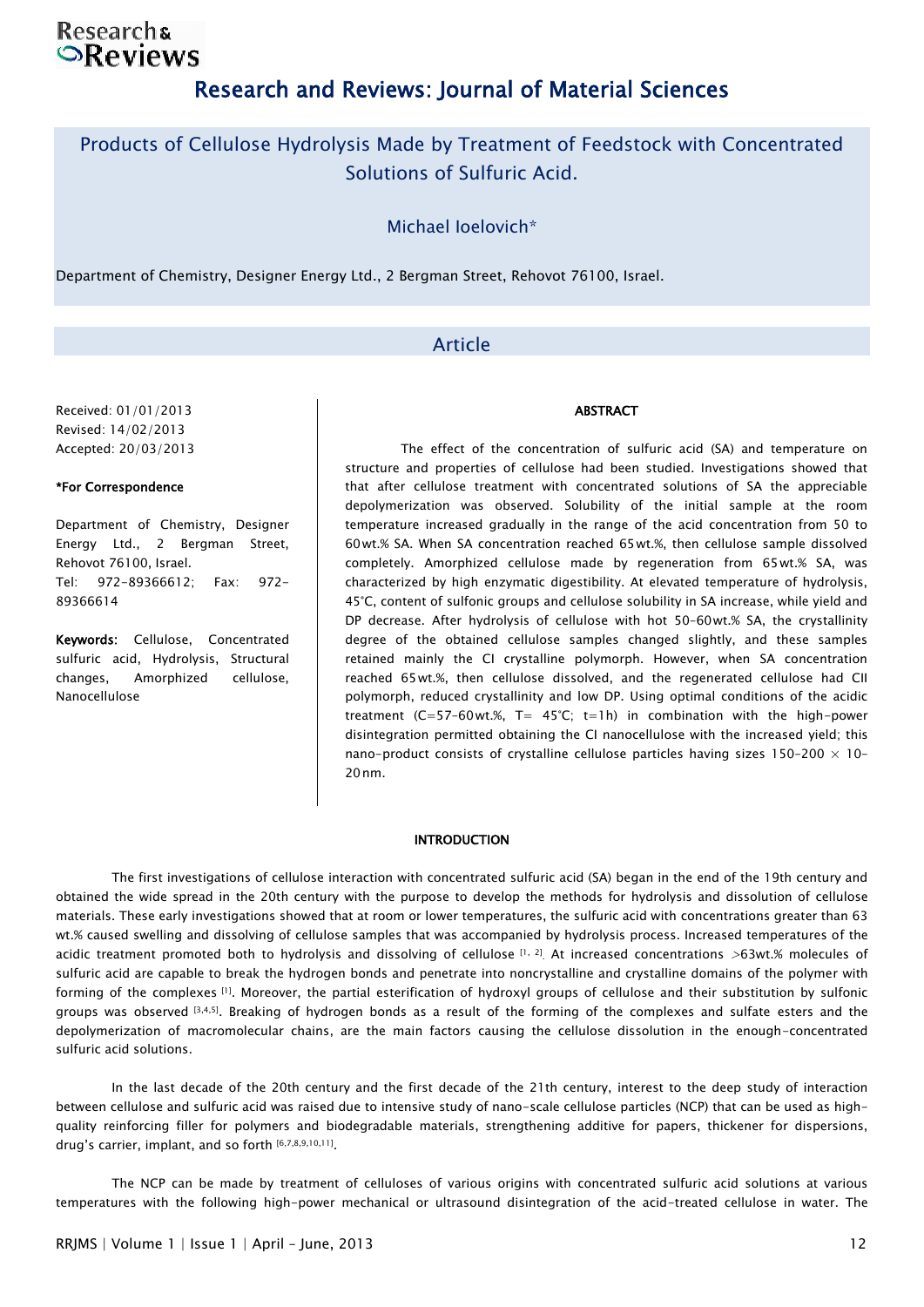# Researchs<br> **Reviews**

concentration of sulfuric acid can vary from 45 to 70 wt.%, the temperature can range from 25 to 70°C, and the treatment time can be from 30 min to overnight depending on the temperature [7,8,9,10, 12].

 The concentrations of sulfuric acid from 45 to 65 wt.%, were recommended to obtain the high-crystalline nanoparticles having CI crystalline polymorph [9, 13,14,15,16,17,18,19]. However, in the other papers [1, 2, 9, 20,21] it was found that, the sulfuric acid at concentrations greater than 63-64 wt.% causes swelling and dissolving of cellulose samples. When the acidic solution of cellulose was diluted with water the soluble cellulose was regenerated and precipitated in a form of low molecular amorphized flocs having crystalline polymorph of CII-type [9, 20, 21, 22]. So, contrary to statements about the high-crystalline structure of the nanoparticles obtained by treatment of initial cellulose materials with 64-65 wt.% SA [17, 18, 19], the other experiments adduce evidences about amorphized structural state of these particles [9, 20, 21, 22].

 Since the existing results about interaction between cellulose and sulfuric acid were ambiguous, the detailed investigations are required in order to clarify the dependence of the cellulose structure on the conditions of acidic treatment.

#### EXPERIMENTAL

#### Materials

Initial cellulose material was cotton cellulose extracted from middle-length cotton fibers "Acala" [36]. This cellulose had 98.5% α-cellulose and average DP about 2300.

 Chemical pure 95wt.%-sulfuric acid was supplied from Sigma-Aldrich Co. The concentrated SA was diluted dropwise with water at cooling in an ice bath up to 80 wt.% exactly having density 1.727 g/cm<sup>3</sup>.

#### Treatment of Cellulose with Sulfuric acid

The initial cellulose sample was mixed with water in a lab glass, and then 80 wt.% acid (SA) was slowly added at cooling to obtain the required final concentration of SA from 50 to 70 wt.% and acid/cellulose ratio (ACR) 10. The glass was placed into water bath having temperature 25 or 45°C and heated at stirring for 1 h. After the acidic treatment, contents of the glass were poured out into tenfold volume of cold water at stirring. Cellulose sediment was separated from the liquid phase by centrifugation at the acceleration of 4000 g for 10 min, and then the acid-treated sample was washed with water, 5% sodium bicarbonate and finally with distillated water to pH about 6, using centrifugation to remove the liquid phase. To obtain the dry sample, the wet sediment was additionally washed with ethanol and acetone and dried at 60 $\circ$ C overnight and then at 105 $\circ$ C up to constant weight.

 Total yield (Y) of the acid-treated cellulose including yields of the insoluble and regenerated parts of cellulose was calculated as follows:

$$
Y, \, \mathcal{K} = 100 \, \left(\frac{W}{W_o}\right), \tag{1}
$$

Where  $W_0$  is initial dry weight of the sample. W is weight of dried sediment.

#### Determination of Cellulose Solubility in sulfuric acid

The initial sample was treated in a lab glass with 50-70 wt.% SA at ACR = 10, temperature 25 or 45 $\circ$ C for 1h. The insoluble residual part of the sample was separated from the acid by centrifugation at the acceleration of 4000 g for 10 min and then rinsed twofold with the SA solution of the same concentration, washed with water, 5 wt.% sodium bicarbonate and distillated water up to neutral pH value. Finally, the cellulose residue was washed with absolute ethanol and acetone and dried at 60 °C overnight and then at 105<sup>o</sup>C up to constant weight.

Solubility (S) of cellulose in solutions of SA was calculated as follows:

$$
S, \mathcal{K} = 100 \left[1 - \left(\frac{W}{W_o}\right)\right], \tag{2}
$$

where  $W_0$  is initial dry weight of the sample, W is dry weight of insoluble part of the sample.

#### Enzymatic Hydrolysis of Cellulose Samples

The samples were hydrolyzed with a mixture of commercial cellulolytic enzyme (cellulase) NS50013 and  $\beta$ -glucosidase NS50010 (Novozymes A/S, Bagsvaerd, Denmark). The loading of cellulase was 5 FPU per 1 g of solid sample and of β-glucosidase was 7 CBU per 1 g of solid sample. Hydrolysis of the samples was carried out in 50-mL polypropylene tubes. The sample containing 1 g of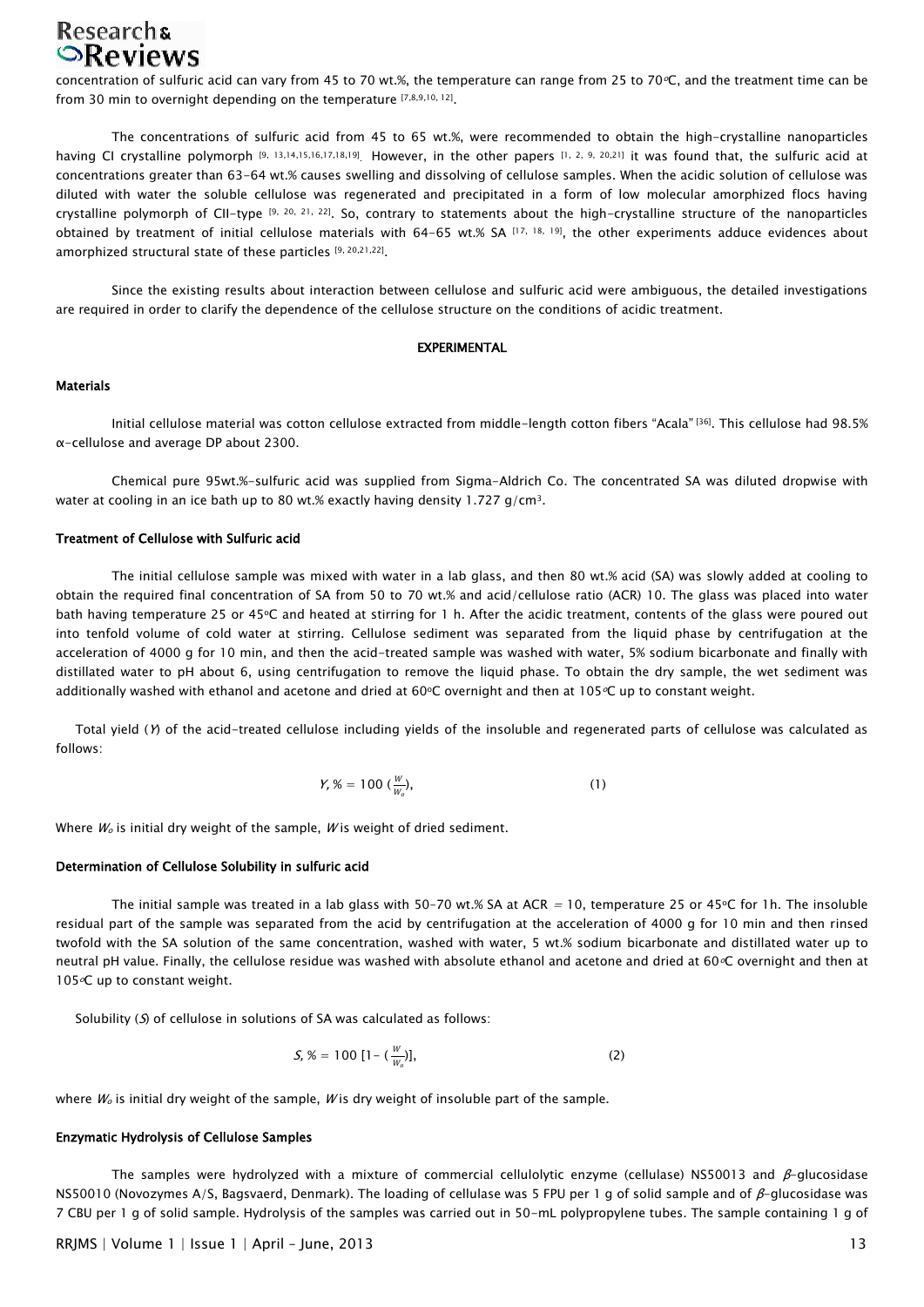# **Researchs**

the solid matter and 10 mL of 50 mM/L acetate buffer (pH = 4.8) were put into the tubes. Then cellulase and  $\beta$ -glucosidase were added. An additional amount of the buffer was supplemented to obtain total volume of the liquid phase 20 mL and concentration of the cellulose sample 50 g/L. The tubes closed with covers were placed in a shaker incubator at 50°C and shaken at 180 rpm for 48 h. The tubes were centrifuged at the acceleration of 4000 g for 10 min in order to separate the cellulose residue from the liquid phase. The sediment was washed with distilled water, with removing the liquid phase by centrifugation. Finally, the cellulose residue was washed with absolute ethanol and acetone and dried at 60°C overnight and then at 105°C up to constant weight. Conversion degree of cellulose (CD) at the enzymatic hydrolysis was calculated as follows:

$$
CD = 100 \left[1 - \left(\frac{W}{W_0}\right)\right],\tag{3}
$$

Where  $W_0$  is dry weight of the initial sample, W is dry weight of the enzymatic-hydrolyzed sample.

#### Preparation of Nano Crystalline Particles (NCP)

The NCP were prepared according to the following procedure [9]. The initial cellulose sample was mixed with water in a lab glass, and then 80 wt.% sulfuric acid (SA) was slowly added with cooling to obtain the required final acid concentration from 57 to 60 wt.% and acid/cellulose ratio 10. The glass was placed into water bath having temperature 45°C and heated at stirring for 1 h. After hydrolysis, contents of the glass were poured out into tenfold volume of cold water at stirring. Cellulose sediment was separated from liquid phase by centrifugation at the acceleration of 4000 g for 10 min; washed with water, 5 wt.% sodium bicarbonate, and finally with distillated water to pH about 6-6.5. Then the washed cellulose sediment was diluted with distillated water up to solid concentration 2-3 wt. % and disintegrated by high-pressure homogenizer APV-2000 at pressure 100 MPa during 15 min.

 To obtain the dry nanopowder, the following procedure was carried out. The water dispersion of nanoparticles was evaporated in vacuum at 80°C to about 10-15% solid content, washed with absolute ethanol, acetone, and hexane, and finally dried at 50°C up to constant weight.

#### Determination of Sulfonic Groups

Content of sulfonic groups (-SO3H) in hydrolyzed samples was calculated from results of sulfur determination that was performed by means of elemental analyzer FLASH-2000.

#### Determination of Average degree of Polymerization

The average degree of polymerization (DP) was measured by the viscosity method using diluted solutions of cellulose in Cadoxen<sup>[6]</sup>.

#### Determination of Structural Characteristics of Cellulose Samples by XRD

A Rigaku-Ultima Plus diffractometer (CuKa-radiation,  $\lambda=0.15418$  nm) was used for X-ray investigations. Diffractograms of dry samples were recorded in the  $\phi = 2\Theta$  angle range from 5 to 80°. After recording of the diffractograms, the background was separated, and selected X-ray patterns were corrected and normalized. Then, diffractions from crystalline and noncrystalline regions were separated by a computerized method. Crystallinity degree  $(X)$  of the cellulose samples was calculated according to the following [24]:

$$
X, \mathcal{X} = 100 \frac{\int l_c d\varphi}{\int l_o d\varphi}, \qquad (4)
$$

Where  $l_c$  and  $l_o$  are the corrected and normalized intensities of diffraction from the crystalline part and whole sample, respectively.

Content of CII-crystalline polymorph was determined using the XRD- calibration method of the inner standards [25]:

$$
CII, \mathcal{K} = 200 \; \left( \frac{I_{12}}{I_{15} + I_{16}} \right), \tag{5}
$$

Where  $I_{12}$ ,  $I_{15}$  and  $I_{16}$  are the corrected and normalized intensities of diffraction from the crystalline domains at the 2 $\Theta$  angle range 12, 15 and 16 degree, respectively.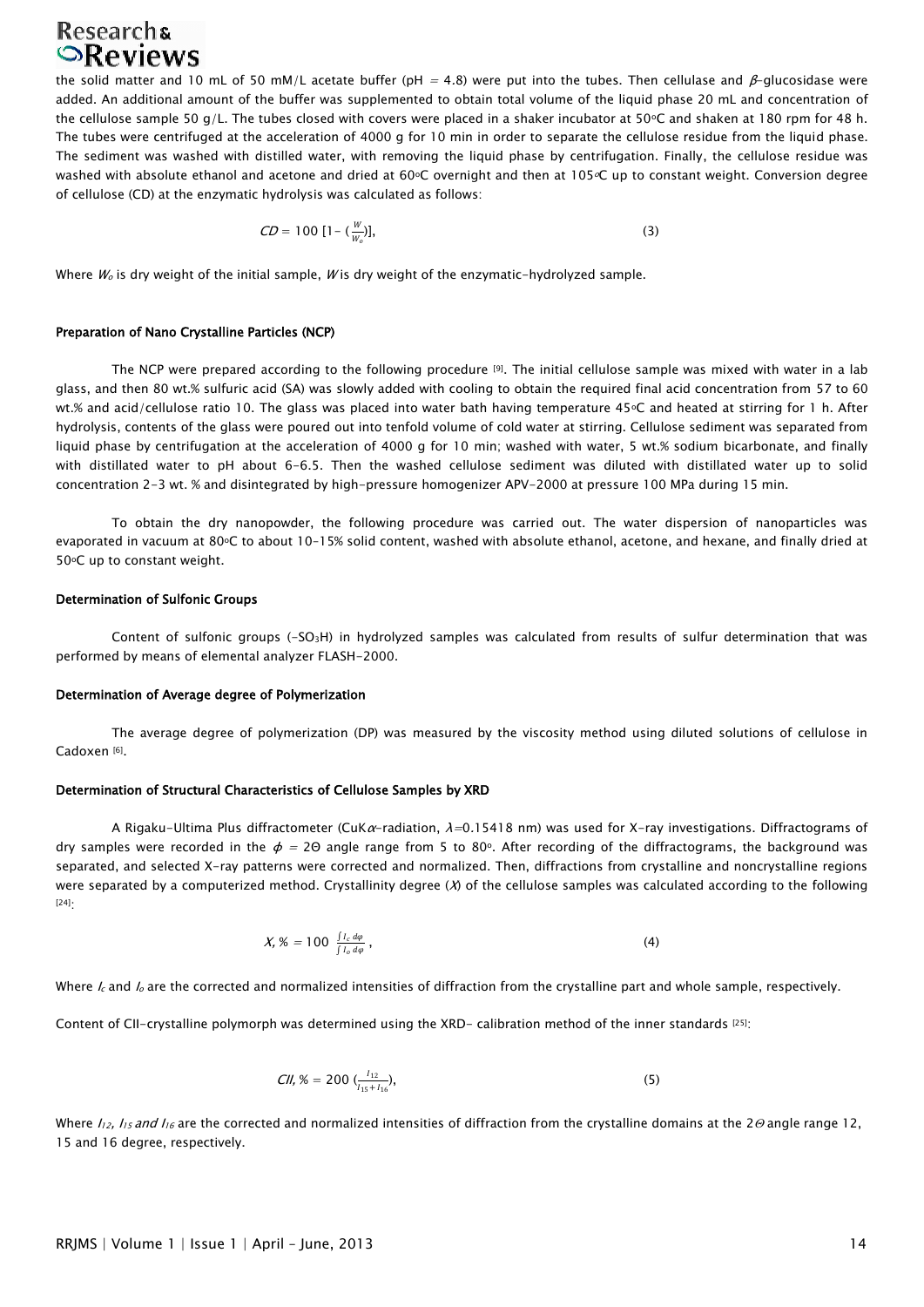## **Researchs**  $\odot$ Reviews Determination of Shape and Size of Nanoparticles by Method of Scanning Electron Microscopy

Shape and size of particles were investigated by SEM "Hitachi S-4700." The diluted dispersion of cellulose nanoparticles was subjected to ultrasonic treatment for 5 min. A drop of the diluted dispersion was applied onto a substrate and dried and the dry sample was coated with a thin layer of gold. Then the sample was placed in the microscope, evacuated, and electronic image of particles was obtained.

#### RESULTS AND DISCUSSION

### Hydrolysis of Cellulose with SA at Room Temperature to make Amorphized Cellulose

The effect of sulfuric acid concentration on structure and properties of the cellulose were studied at  $25\degree$ C, for 1 h. The study showed that after cellulose treatment with concentrated solutions of SA the appreciable depolymerization was observed (Fig.1). Solubility of the initial sample increased gradually from 2 to 24 % in the range of the acid concentration from 50 to 60 wt.% SA (Fig. 2), and the obtained non-soluble cellulose residues had relatively low content of sulfonic groups, 0.51-0.57% (Fig 3). However, after cellulose hydrolysis at the acid concentration >60wt. % the considerable rise in solubility of the cellulose was observed.

When SA concentration reached 65 wt.%, then cellulose sample dissolved completely. Cellulose regenerated from 65 wt.% SA contained about 1.21 % of sulfonic groups; it had yield about of 66-68 % and DP of 60-70. Increasing of SA concentration more than 65 wt.% led to diminution in yield of the regenerated cellulose. After treatment of the initial cellulose sample with 70 wt.% SA, the dissolved cellulose cannot be regenerated from the acidic solution by dilution with water due to fast acidic depolymerization of cellulose and forming the water-soluble oligomers [2]. In this connection, the proposal regarding isolation of nanocellulose particles by means of treatment of initial cellulose with 70 wt.% SA at room temperature [26] seems unsuccessful.



Figure 1: Change of DP of cellulose during hydrolysis at 25°C (1) and 45°C (2) with concentrated acid solutions



Figure 2: Solubility of cellulose (1, 2) and yield of regenerated cellulose (3, 4) at 25 $\circ$ C (1, 3) and 45 $\circ$ C (2, 4) as a function of sulfuric acid concentration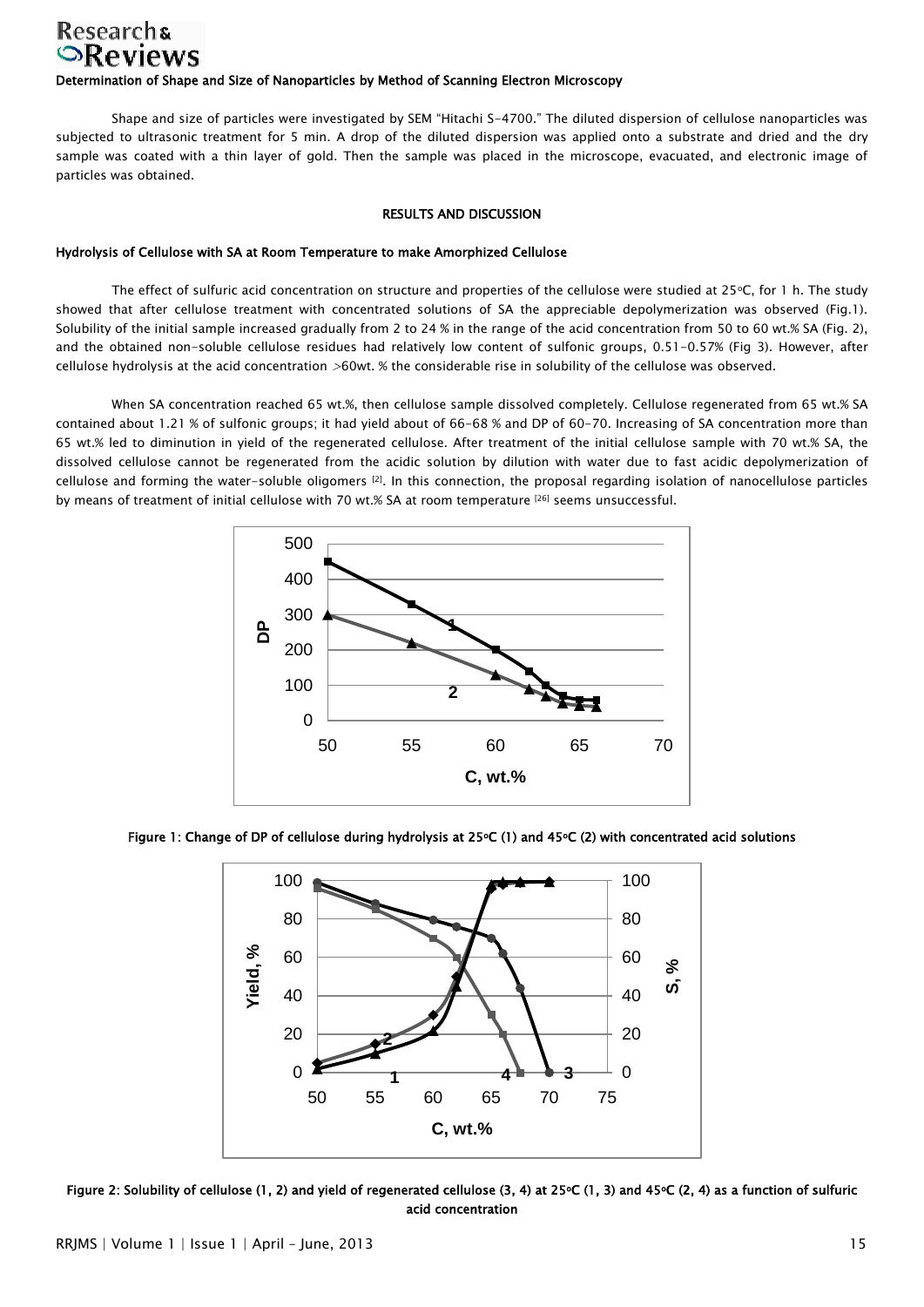## **Researchs SReviews**

 According to XRD investigations, in the range of SA concentration from 50 to 60 wt.% the crystallinity degree and CI crystalline state of cellulose changed slightly (Figure 4). However at acid concentration higher than 64-65 wt.%, the hydrolysis led to forming of the regenerated cellulose having CII crystalline polymorph and low crystallinity. These results permitted to find the following optimal conditions for production of amorphized cellulose:

- Concentration of SA: 65 wt.%
- Temperature: ≤25oC
- Hydrolysis time: 1 h



Figure 3: Content of sulfuric groups in hydrolyzed cellulose after hydrolysis at 25°C (1) and 45°C (2) with concentrated acid solutions



Figure 4: Crystallinity degree (1) and content of CII (2) as a function of sulfuric acid concentration at treatment temperature 25oC

The amorphized cellulose was isolated with increased yield (66-68%) and had a low crystallinity (X=25-30%), where its crystalline part consisted of crystalline polymorph CII only. Due highly amorphous structure, this product can be used as promising substrate for biotechnology, e.g. for enzymatic conversion of cellulose to glucose (Figure 5).



Figure 5: Conversion of the initial cellulose (IC) and amorphized cellulose (AC) to glucose by enzymatic hydrolysis of the samples during 24 h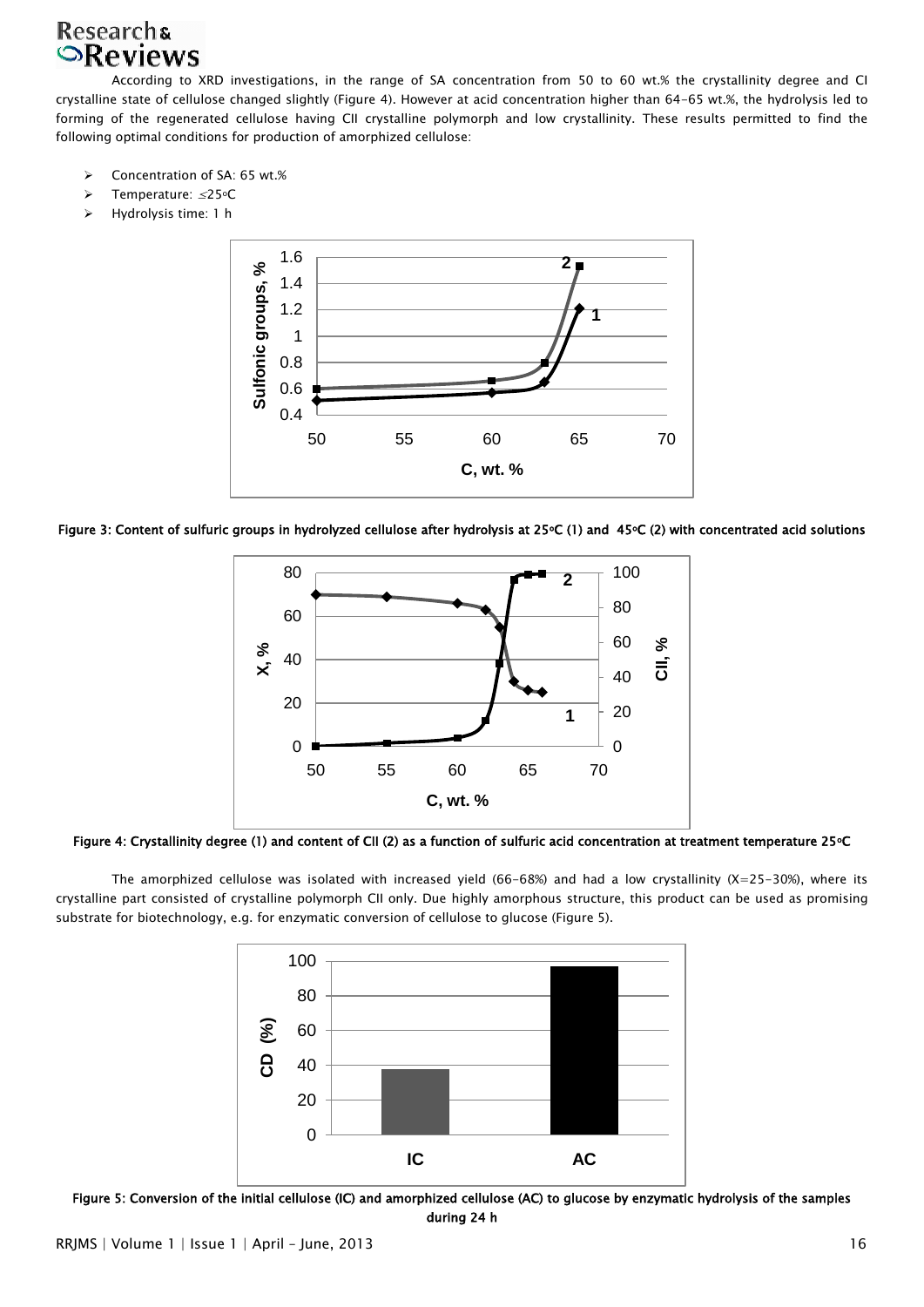## **Researchs**  $\odot$ Reviews Hydrolysis of Cellulose with SA at Elevated Temperature to make Nanocellulose

Temperature 45°C for cellulose hydrolysis with SA was chosen because it regarded as optimal for preparation of nanocellulose [10, 12, 17]. Solubility of cellulose in SA at 45 °C was higher, and yield after regeneration was lower than these features at 25<sup>o</sup>C (Fig. 2). Besides, much more of the sulfonic groups arise at the increased temperature of the acid hydrolysis (Fig. 3). Cellulose can turn into soluble non-regenerable oligomers already after hydrolysis at the elevated temperature with 67 wt.% SA.

After hydrolysis of cellulose at 45°C with 50-60 wt.% SA, the crystallinity degree of the obtained cellulose samples changed low, and these samples retained mainly the CI crystalline polymorph (Fig. 6). When concentration of SA reached 65 wt.%, main part of the initial cellulose dissolved. The cellulose regenerated from 65 wt.% SA had CII crystalline polymorph, decreased crystallinity (25- 30%) and low DP (40-50).

 To obtain the high-crystalline cellulose nanoparticles having CI polymorph, hydrolysis of initial cellulose materials with 63.5– 65 wt.% SA at 45oC was proposed [12,17-19]. However, the experimental results showed (Fig.6) that after treatment with 63.5 wt.% SA crystallinity of cellulose was decreased, while the obtained sample consisted of mixture CI and CII polymorphs.

 If the initial cellulose was treated with 65 wt.% SA, then amorphized and depolymerized sample having CII polymorph was formed. Moreover, yield of the isolated cellulose was low, about 30% only (Fig.2).



#### Figure 6: Crystallinity degree (1) and content of CII (2) as a function of sulfuric acid concentration at treatment temperature 45°C

 Thus, the known conditions for making of nanocrystalline cellulose particles (NCP) are far from optimal. To prepare really the high-crystalline cellulose nanoparticles, the optimal concentration of SA at the acidic treatment should be in the range 57-60 wt.%.

After treatment of the initial sample with the optimal concentration of SA at  $45^{\circ}$ C for 1 h and the following high-power disintegration of the hydrolyzed cellulose in water medium, the rod-like NCP (150-200  $\times$  10-20 nm) can be isolated (Figure 7).



Figure 7: SEM image of rod-like nanocrystalline cellulose particles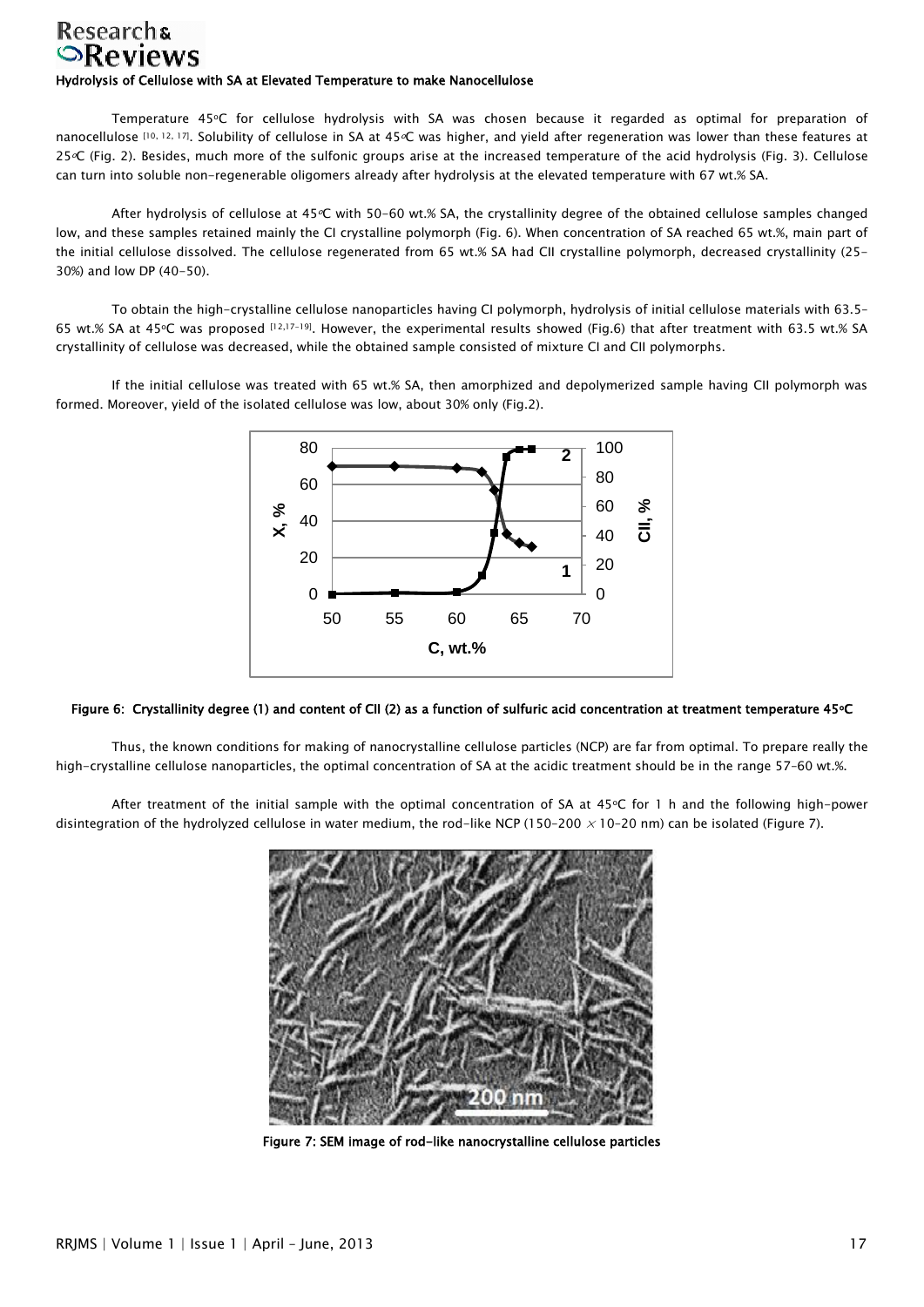# Researchs<br> **Reviews**

#### Table 1: Main features of the nanocrystalline cellulose particles

| Feature                       | Value       |
|-------------------------------|-------------|
| Type of crystalline polymorph | CI          |
| Crystallinity degree, %       | $70 - 72$   |
| Average particle length, nm   | $150 - 200$ |
| Average particle width, nm    | $10 - 20$   |
| Aspect ratio                  | $10 - 20$   |
| Degree of polymerization      | $130 - 150$ |

 As known, the initial cellulose sample contains nanofibrils that consist of statistically alternated nanocrystallites and noncrystalline domains [8]. During acid hydrolysis at elevated temperature, breaking of the glycoside bonds of non-crystalline domains is taken place that leads to DP-reducing and co-crystallization of nanocrystallites with forming of lateral aggregates of crystallites. The nanocrystallites in these aggregates join together by local lateral crystalline contacts. To isolate the free nanocrystalline particles, it is required to break the crystalline contacts between adjacent nanocrystallites in the aggregates [9]. Treatment of cellulose with 57–60 wt.% SA causes etching of the lateral contacts and sulfonation of surface of individual nanocrystallites. As a result, the crystalline contacts are replaced by weaker amorphous contacts. However, hydrolysis of cellulose with concentrated 57-60% SA only is not enough for releasing of the individual nanocrystallites because even the amorphous contacts join together by hydrogen bonds with average energy 20 kJ/mole and by additional Van der Waals bonds [27]. To breakdown these contacts and isolate the free NCP, it is required the high-power ultrasonic or mechanical disintegration of the hydrolyzed cellulose in the water medium during 10–20 min. Ultrasonic dispersers (20–40 kHz) and high-pressure homogenizers (50–100 MPa) were used for this purpose. To prevent the reaggregation of nanoparticles, solid content of the acid-treated cellulose in water medium at the disintegration should not exceed 2-3%. The determined optimal conditions permit to isolate the NCP (nano-whiskers) with increased yield. As can see from Table 1, the obtained NCP had CI crystalline polymorph and were characterized by nano-sizes (150-200 $\times$  10-20 nm), decreased DP (130-150) and other features.

#### CONCLUSION

The effect of concentration of sulfuric acid (SA) and temperature on structure and properties of cellulose had been studied. Investigations of the hydrolysis process of cellulose at room temperature showed that after cellulose treatment with concentrated solutions of SA the appreciable depolymerization was observed. Solubility of the initial sample increased gradually in the range of the acid concentration from 50 to 60 wt.% SA, and the obtained non-soluble cellulose residues had relatively low content of sulfonic groups. When SA concentration reached 65 wt.%, then cellulose sample dissolved completely. Cellulose regenerated from 65 wt.% SA had CII crystalline polymorph, decreased crystallinity degree and low DP. Increasing of SA concentration more than 65 wt.% led to decrease in yield of the regenerated cellulose, and after treatment of the initial sample with 70 wt.% SA the dissolved cellulose cannot be regenerated from the acidic solution by dilution with water due to forming of low-molecular oligomers. The method for production of amorphized cellulose by means of regeneration its solution in 65wt.% SA was proposed. The obtained amorphized cellulose can be used as a promising substrate for biotechnology, e.g. for enzymatic hydrolysis and production of the fermentable sugar - glucose.

At elevated temperature of the acid hydrolysis, 45°C, content of sulfonic groups and solubility of cellulose in SA increase, while yield and DP decrease. Moreover, the cellulose hydrolyzed at the elevated temperature turns to non-regenerable oligomers already at SA concentration of 67 wt.%. After cellulose hydrolysis with hot 50–60 wt.% SA the crystallinity degree of the obtained cellulose samples changed slightly, and these samples retained mainly the CI crystalline polymorph. However, when concentration of SA reached 65 wt.%, then cellulose dissolved and after diluting with water the regenerated cellulose was precipitated. This regenerated cellulose had CII crystalline polymorph, reduced crystallinity (25-30%), and low DP (40-50). Combination of the optimal acidic treatment with the high-power disintegration permits obtaining the NCP (150-200 $\times$ 10-20 nm) with the heightened yield (about 70%). These nanoparticles can be used, for example, as a reinforcing nano-filler for various composites.

#### **REFERENCES**

- 1. Vedernikov NA, V. K. Kalnina VK. Wood cell wall and its changes at chemical treatments. Sergeeva VN, Editor. Riga: Chemistry Publ; 1972.
- 2. Camacho F, Gonzalez-Tello P, Jurado E, Robles A. Microcrystalline cellulose hydrolysis with concentrated sulphuric acid. J Chem Technol Biotechnol. 1996; 67:350–6.
- 3. Dong XM, Revol JF, Gray DG. Effect of microcrystallite preparation conditions on the formation of colloid crystals of cellulose.Cellulose. 1998; 5:19–32.
- 4. Roman M, Winter WT. Effect of sulfate groups from sulfuric acid hydrolysis on the thermal degradation behavior of bacterial cellulose. Biomacromolecules. 2004; 5:1671–7.
- 5. Selim IZ, Zikry AAF, Gaber SH. Physicochemical properties of prepared cellulose sulfates: II. From linen pulp bleached by the H2O<sup>2</sup> method. Polymer Plastics Technol Eng. 2004; 43:1387–1402.